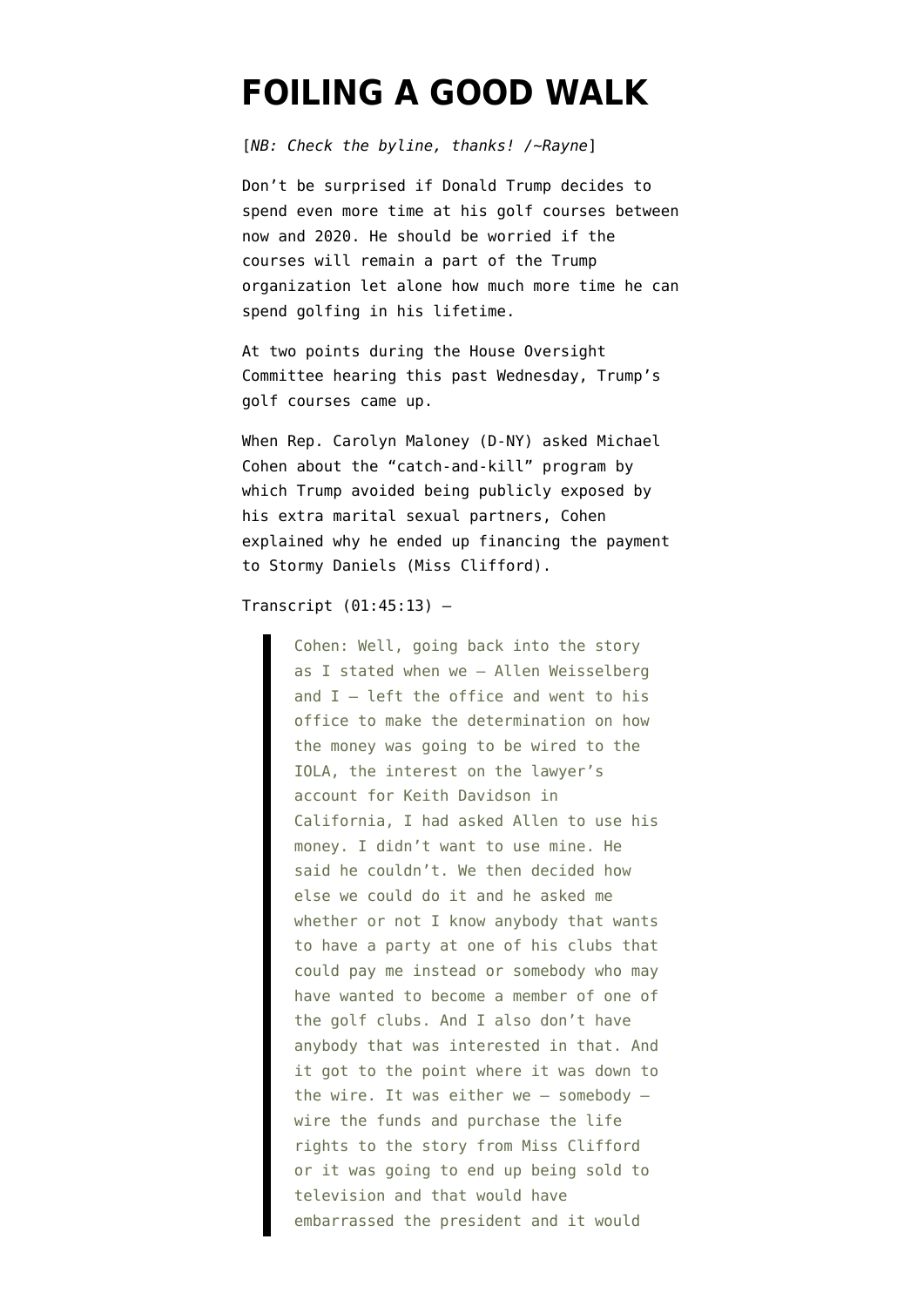## have interfered with the election.

In his response, Cohen shares three different methods used to launder money, two of which would have gone through a Trump golf course. In a previous post examining profiteering and money laundering through a golf club, these same methods were mentioned as possibilities. A new member's initiation fee could easily match the amount needed to pay off Miss Cliffords as could charges or fees for a single event held at a Trump course.

Given Cohen's inability to say how many 'catchand-kill' stories Trump or his organization had to pay off, it's reasonable to suspect golf courses have been used this way to launder hush money let alone launder money for other purposes.

Toward the end of the hearing, Rep. Alexandria Ocasio Cortes asked Cohen about the property value of a Trump golf course after noting the exceptionally sweet deal Trump org received when developing the Trump Golf Links at Ferry Point, New York.

## Transcript  $(04:50:13)$  -

Ocasio-Cortes: Thank you very much. The last thing here. The Trump golf organization currently has a golf course in my home borough of the Bronx and Queens. In fact, the Washington Post reported on the Trump links Bronx course in an article titled, 'Taxpayers Built this Golf Course and Trump Reaps the Rewards'. Many learned that taxpayers spent \$127 million to build Trump links in a, quote, generous deal allowing President Trump to keep almost every dollar that flows in on a golf course built with public funds. And this doesn't seem to be the only time the president has benefited at the expense of the public. Mr. Cohen, I want to ask you about your assertion that the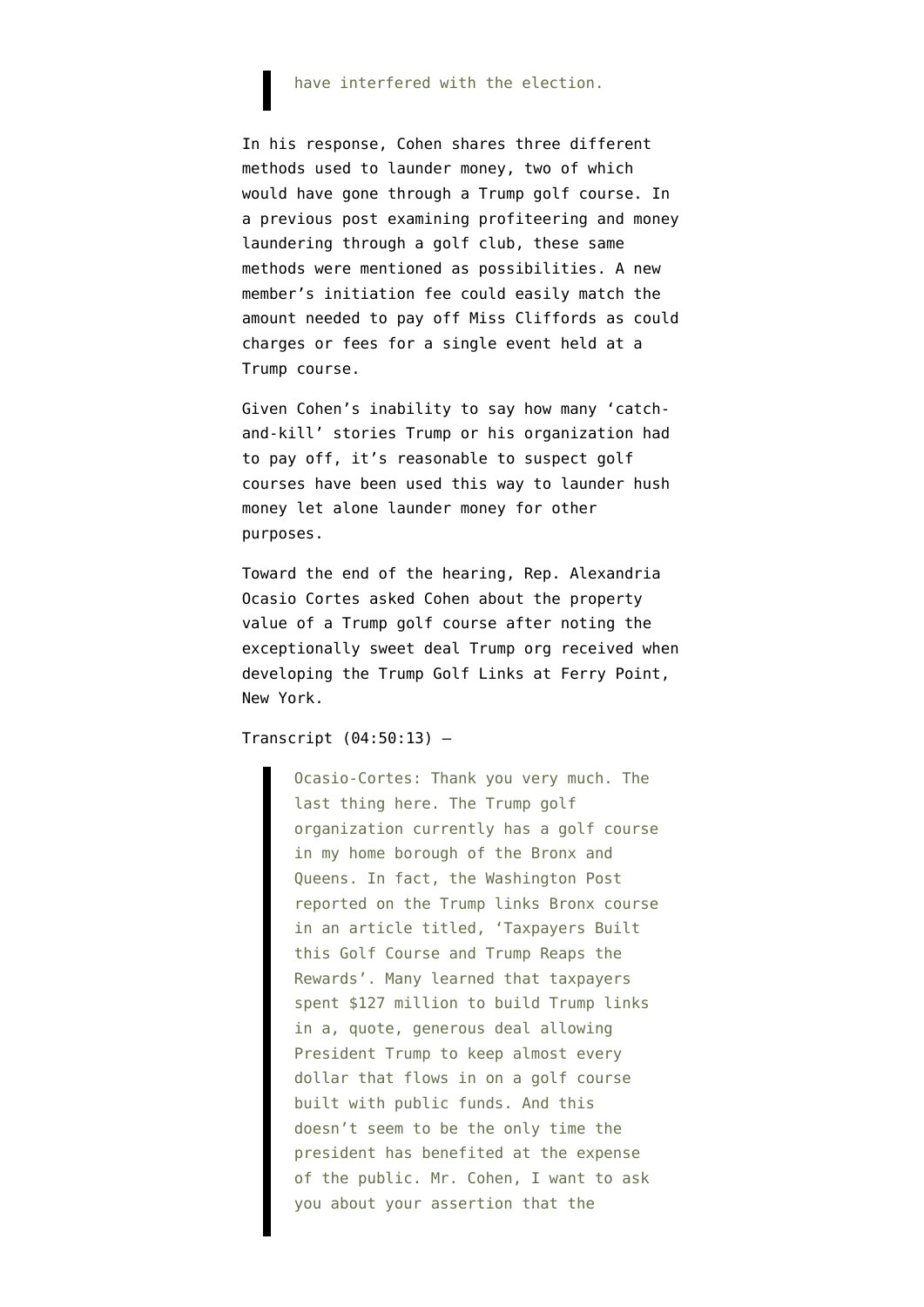president may have improperly devalued his assets to avoid paying taxes. According to an August 21st 2016 report by the Washington Post, while the president claimed in financial disclosure forms that the Trump National Golf Club in Jupiter, Florida, was worth more than \$50 million, he had reported otherwise to local tax authorities thaAt the course was worth, quote, no more than \$5 million. Mr. Cohen, do you know whether this specific report is accurate?

Cohen: It's identical to what he did at Trump National Golf Club at Briarcliff Manor.

Briarcliff [offers a good example](https://www.charlotteobserver.com/news/politics-government/article89939032.html) of Trump org's treatment of municipal regulations as well as state and local laws. The course management damaged the local storm sewage system with unauthorized modifications, causing damage to residents' and Ossining's property. Goodwill was further damaged by years of fighting local tax assessments:

> Nowhere has the conflict between the tax assessments on Trump's properties and his claims of soaring value been more apparent than in Ossining, New York, where his lawyers argued to the city assessor that his Westchester County golf club was worth \$1.4 million in 2015, less than a tenth of its appraised value. On the financial disclosure statement candidates are required to file, he valued it at more than \$50 million. The city assessor's office, which valued the property at \$15 million, did not respond to a request for comment.

Trump and his organization fought the valuations of all Trump courses in Florida over the last handful of years as well as Mar-a-Lago and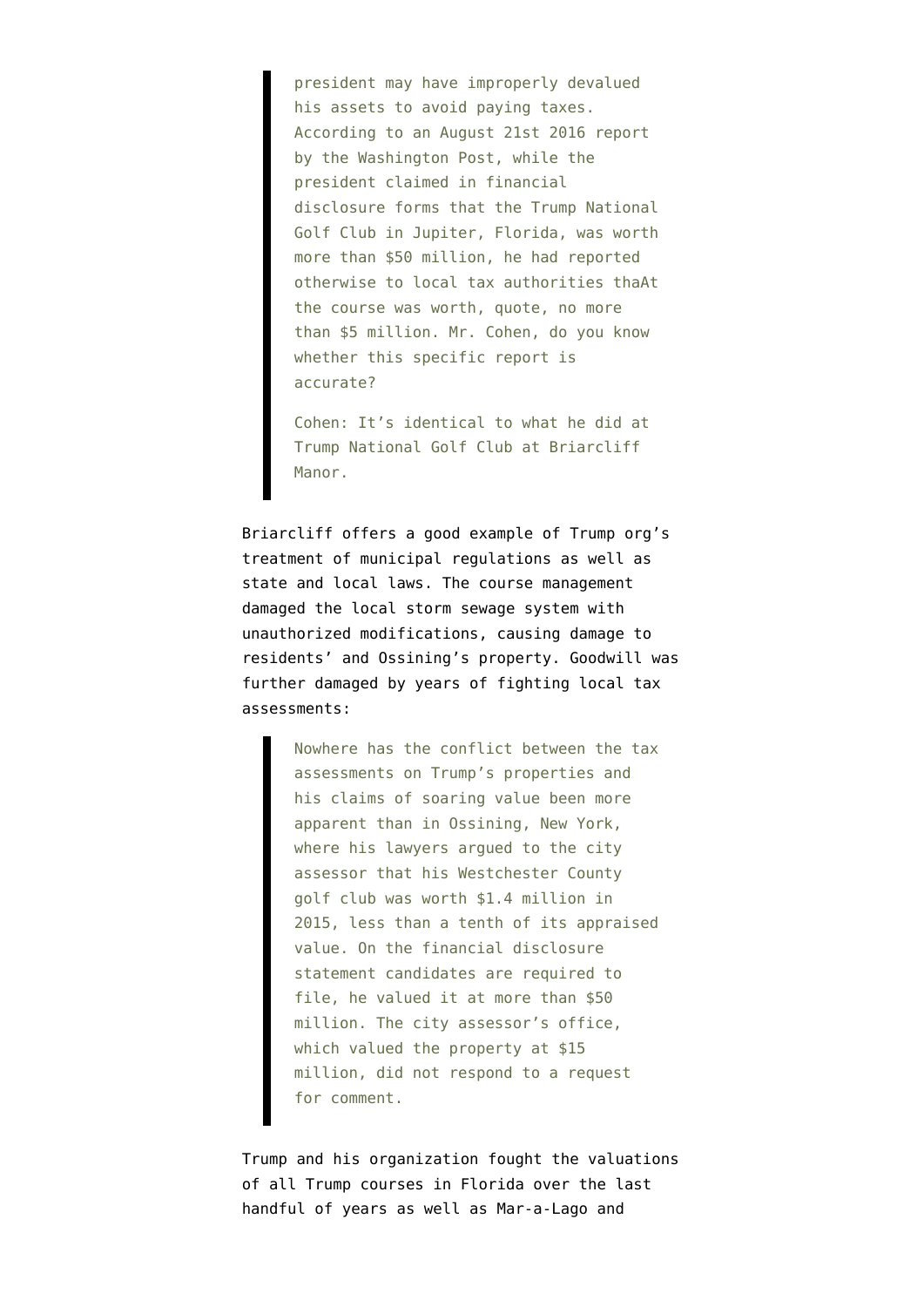several small non-golf estates. The value of the Jupiter course, reported as \$50 million on financial disclosure forms furnished to the government, was estimated by Palm Beach County at \$19.7 million. But Trump org sued Palm Beach for a fifth time disputing the county's valuation, electing to pay taxes on a property worth \$5 million less than the county's estimate.

Trump org also [appealed its tax bill](https://www.sun-sentinel.com/local/palm-beach/fl-pn-trump-doral-tax-decision-20170518-story.html) for the Trump National Doral Golf Club; they've tried for each of the last five years to shave its tax liability with Miami-Dade county. They weren't sucessful.

[Briarcliff](https://www.theguardian.com/us-news/2016/mar/12/donald-trump-briarcliff-manor-golf-course-tax) and the Florida golf clubs aren't the only courses for which Trump's organization claimed lower property values in order to avoid tax obligations.

Trump National Golf Course in Hudson Valley, New York, was assessed at \$6 million; the organization [claims the property is only worth](https://www.poughkeepsiejournal.com/story/news/local/southern-dutchess/2016/01/25/trumps-golf-club-wants-4-million-cut-tax-assessment/78768152/) [\\$2 million.](https://www.poughkeepsiejournal.com/story/news/local/southern-dutchess/2016/01/25/trumps-golf-club-wants-4-million-cut-tax-assessment/78768152/) The Trump organization doesn't own the real estate, operating instead as a lessee. It's not clear if ownership factors into Trump org's argument against paying higher taxes; the municipality charges the lessee, however.

The Bedminster course was used to [claim a \\$39.1](https://www.nj.com/politics/2016/03/trump_got_big_tax_break_because_of_nj_golf_club_re.html) [million federal tax deduction in 2005](https://www.nj.com/politics/2016/03/trump_got_big_tax_break_because_of_nj_golf_club_re.html) relying on a land conservation rule, and a deduction as farmland because the course kept a small number of goats on the premises.

The Los Angeles course may be the most confusing to make sense of its value. Trump said it was worth [\\$264 million when it opened in 2006,](https://variety.com/2016/biz/news/donald-trump-national-golf-club-palos-verdes-golf-course-value-1201791482/) claimed it was worth at least \$50 million on federal financial disclosure filings, but only \$10 million when filing property taxes in 2008.

While the average business makes a reasonable effort to reduce its tax burden, the Trump organization made it a pattern of habit, particularly with its golf course businesses. It's odd that each course's asset valuation established by a local municipality was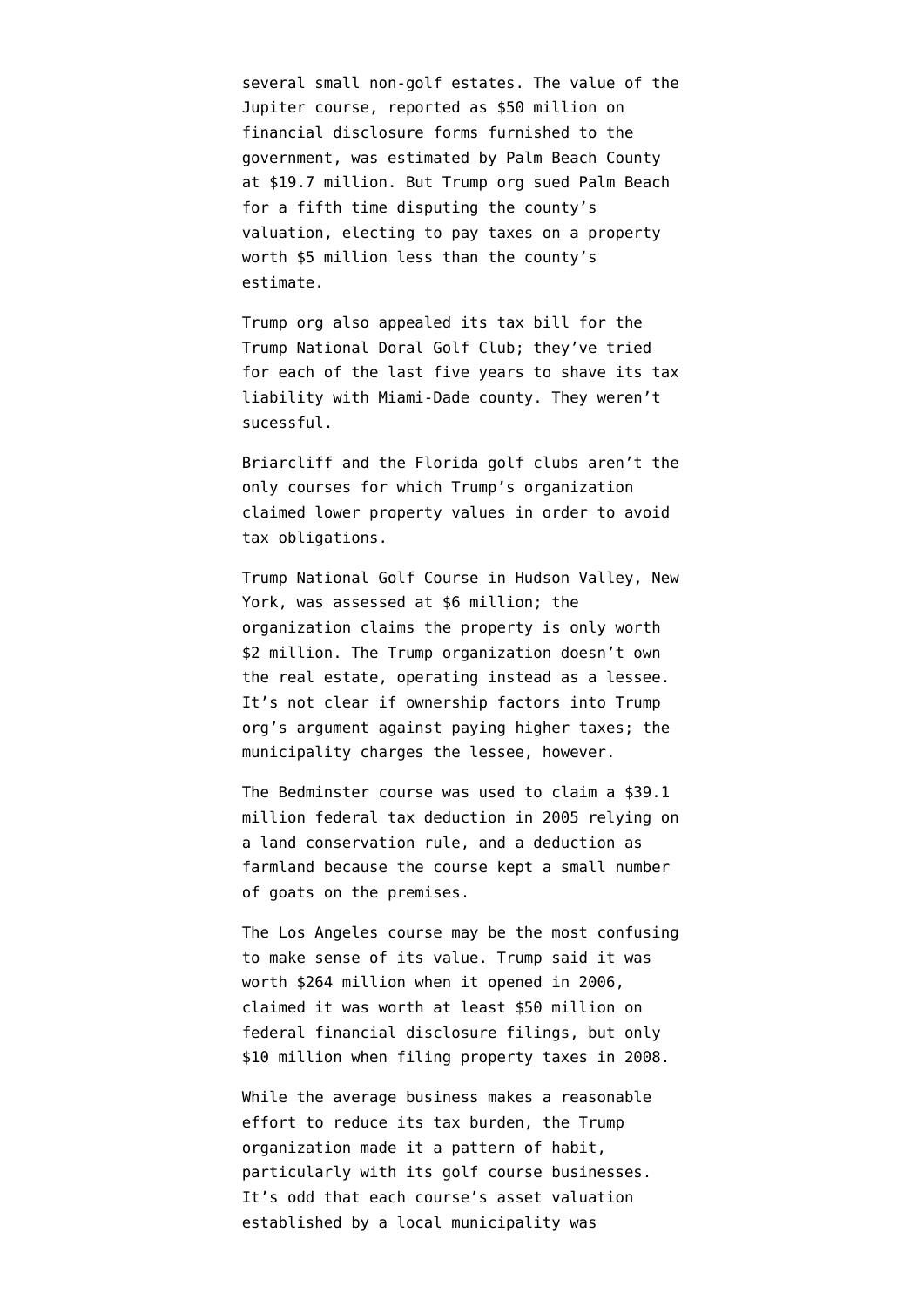questioned multiple years in a row, even when the municipality had already gone out of its way to provide unusual benefits to the Trump organization (ex. a long-term lease of countyowned property adjoining the West Palm Beach airport while allowing the course to contest the value the county assigned to the real estate).

The pattern of behavior was tightly entwined with asset inflation for other purposes. One reason was for bank loans, elevating the amount the Trump organization could borrow. Cohen testified that he knew Deustche Bank had received these arbitrary numbers.

Rep. William Clay (D-MO) asked about specific Trump organization financial statements from 2011, 2012, and 2013 Cohen had in his possession pertaining to Trump and his organization, with regard specifically to manipulation of asset values.

Transcript  $(01:48: ) -$ 

Clay: Thank you…can you explain why you had these financial statements and what you used them for?

Cohen: These were used by me for two purposes. One was discussing with media, whether Forbes or other magazines, to demonstrate Mr. Trump's significant net worth. That was one function. Another was when we were dealing later on with insurance companies. We would provide them with copies so that they would understand that the premium on the individuals' capabilities to pay would be reduced.

It's not clear whether Cohen meant individuals singular or plural. The proliferation of disparities between asset valuations reported by media, by members of the Trump family and organization, and by different government entities now makes more sense — the confusion allows easy misrepresentation of value for insurance purposes.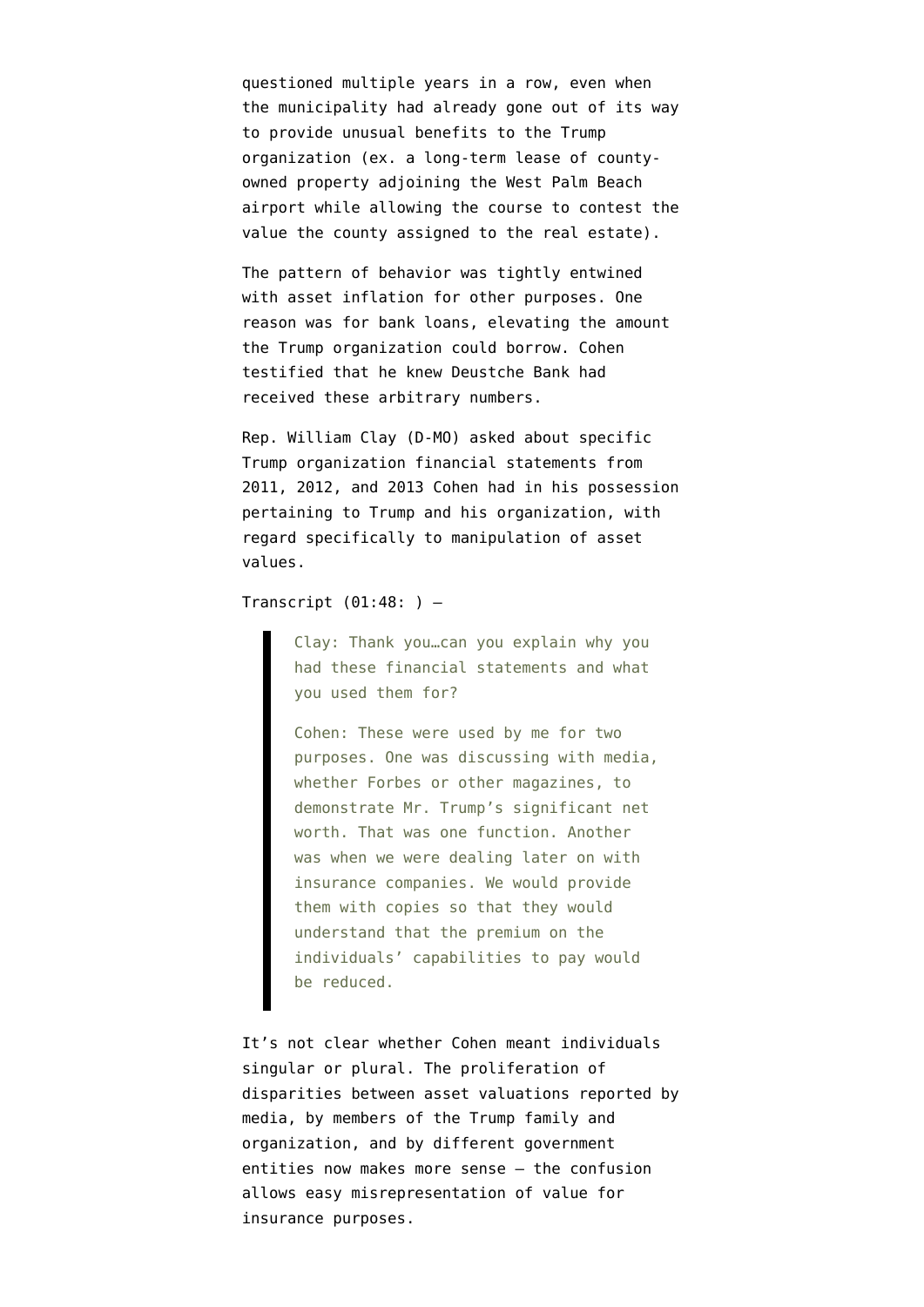## Transcript  $(04:43.46)$  -

Ocasio-Cortes: Okay, thank you. Secondly, I want to ask a little bit about your conversation with my colleague from Missouri about asset inflation. To your knowledge, did the president ever provide inflated assets to an insurance company?

Cohen: Yes.

Mr. Trump's federal financial disclosure statements need to be audited for false statements if they were completed using manipulated asset data.

The House Oversight Committee now has testimony and evidence suggesting further investigation into bank and insurance fraud by Trump and the Trump organization is warranted.

But it isn't the House Oversight Committee alone which should now investigate insurance fraud. While insurance in the U.S. must comply with federal law, it's regulated at state level. Insurance commissioners and state attorneys general in each state where the Trump organization owns, operates, and insures businesses including golf courses should now review Trump's insurers and policies. How did insurers write policies for Trump organization for so long given the disparities between property values established by municipalities and the asset values published by so many different media outlets?

It's easy to see there's a problem with the perception of Trump org's asset valuations by comparing a few articles written about the golf courses. Outside Florida it's not well known that Trump org doesn't own the real estate underneath Trump International Golf Club, West Palm Beach, Florida. It's even less well known that Trump org does not own the real estate beneath the Hudson Valley, New York course. Many articles reported, however, that these courses are wholly owned by Trump without any additional